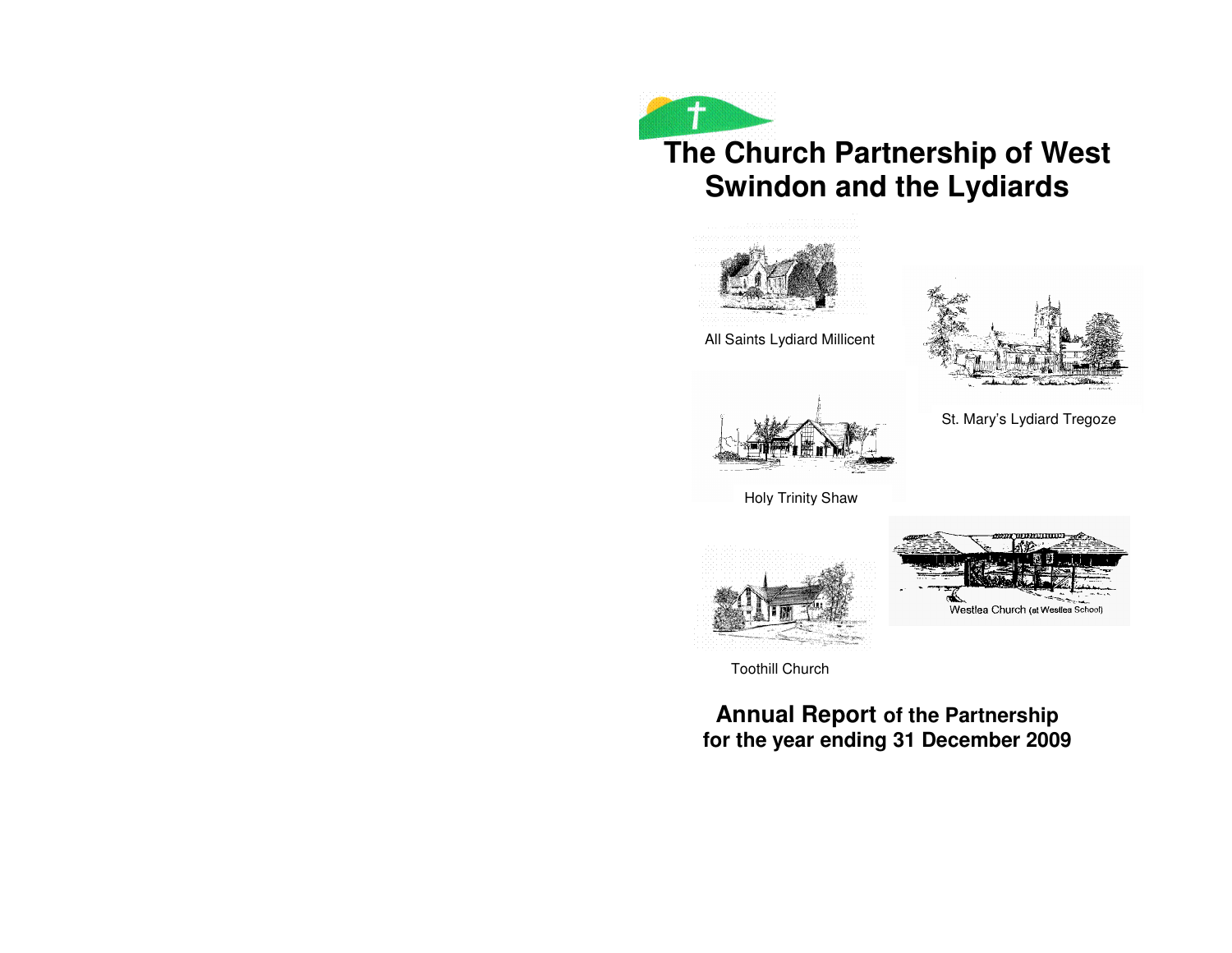# **Values**

We want to affirm a number of distinctive values, which we hold as being of particular importance for our Local Ecumenical Partnership (LEP):

- We accept the Lordship of the risen Jesus Christ alive still today.
- We are Bible-based accepting Scripture's inspiration and authority.
- We are evangelical in doctrine and its application to contemporary life.
- We believe that Jesus Christ is the ground of our salvation and model of our mission, inspiring us in service to a materially and spiritually needy world.
- We depend upon the dynamic power of the Holy Spirit to renew us and impart charismatic gifts for healing, deliverance and other ministries.
- We are committed to a collaborative style of ministry with all God's People.

# **Covenant**

We specifically commit ourselves:

- To seek prayerfully to understand more clearly the Vision of God and His calling to grow His kingdom here.
- To discover more from the Scriptures about the theological basis for our unity-in-mission, and its practical consequences.
- To conform ourselves to the values of Jesus, as enshrined in his teaching on discipleship and our 'Declaration of Intent'.
- To share together in missionary outreach to the people that God leads us into contact with through our daily lives.
- To serve all the people of West Swindon & the Lydiards with the same unconditional covenantal love that God has for them.

# **Mission Statement**

We affirm, together with Churches Together in England that our understanding of the practical outworking of our shared Mission is:

- To proclaim the good news of the Kingdom;
- To teach, baptise and nurture new believers;
- To respond to human need by loving service;
- To seek to transform unjust structures of society; and
- To strive to safeguard the integrity of creation and sustain and renew the life of the earth.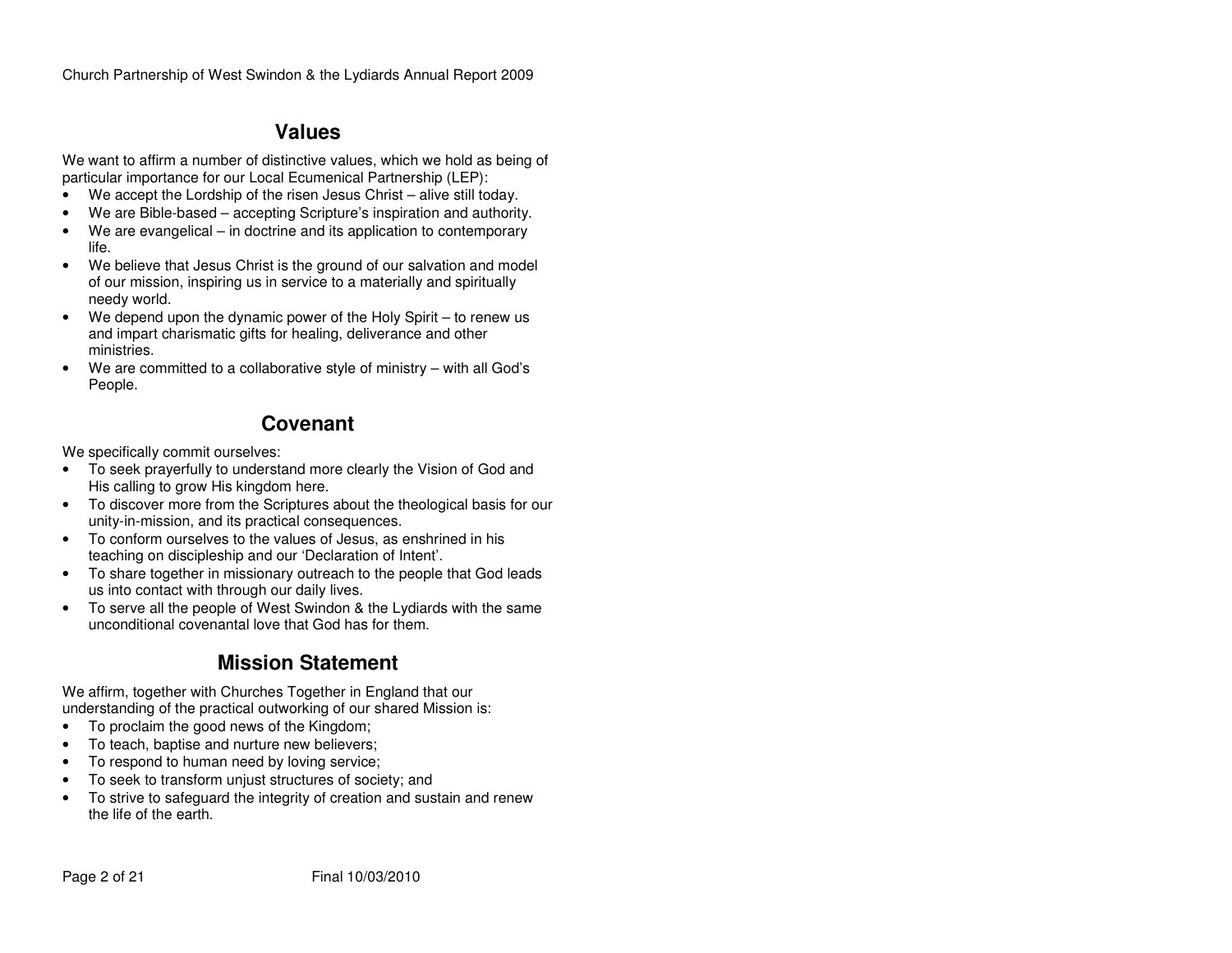# **Organisation and Trustees**

As a result of our new Constitution both the formal name and the governing body have new names. The Ecumenical Partnership has become the Church Partnership and the Ecumenical Church Council has become the Partnership Council.

The Church Partnership comprises five churches:

**All Saints Church, Lydiard Millicent Holy Trinity Church, Shaw St Mary's Church, Lydiard Tregoze Toothill Church Westlea Church** 

The Partnership is recognised by the Baptist Union, Church of England, Methodist Church and United Reformed Church, and serves over 30,000 people living in West Swindon, The Lydiards and associated rural areas. It looks to the Swindon Churches Together as its Sponsoring Body for guidance and oversight.

**Our Bank Account** is with CafCash P.O. Box 289, West Malling, Kent ME19 4TA

 **Our Auditor** is Robert Brailsford, Monahan's, 38 – 42 Newport Street, Swindon SN1 3DR.

The Ecumenical Staff Team of Ministers comprises those who have been duly authorised and appointed by the four participating denominations.

| Team Vicar (Church of England)    | <b>Revd Tudor Roberts</b> |
|-----------------------------------|---------------------------|
| United Reformed Church Minister   | <b>Revd Dick Gray</b>     |
| <b>Baptist Minister</b>           | <b>Revd Anne Carter</b>   |
| Team Minister (Church of England) | <b>Vacancy</b>            |

Whilst the Revd Patricia Roberts is not formally a member of the Staff team, and does not wish to be so for the time being, it would be remiss to fail to recognise the very significant role that she plays in supporting St Mary's and in putting together both a Baptism preparation policy and education session, and also the work that she does in relation to organisation of the Marriage Preparation course and the organisation of marriages in the Partnership.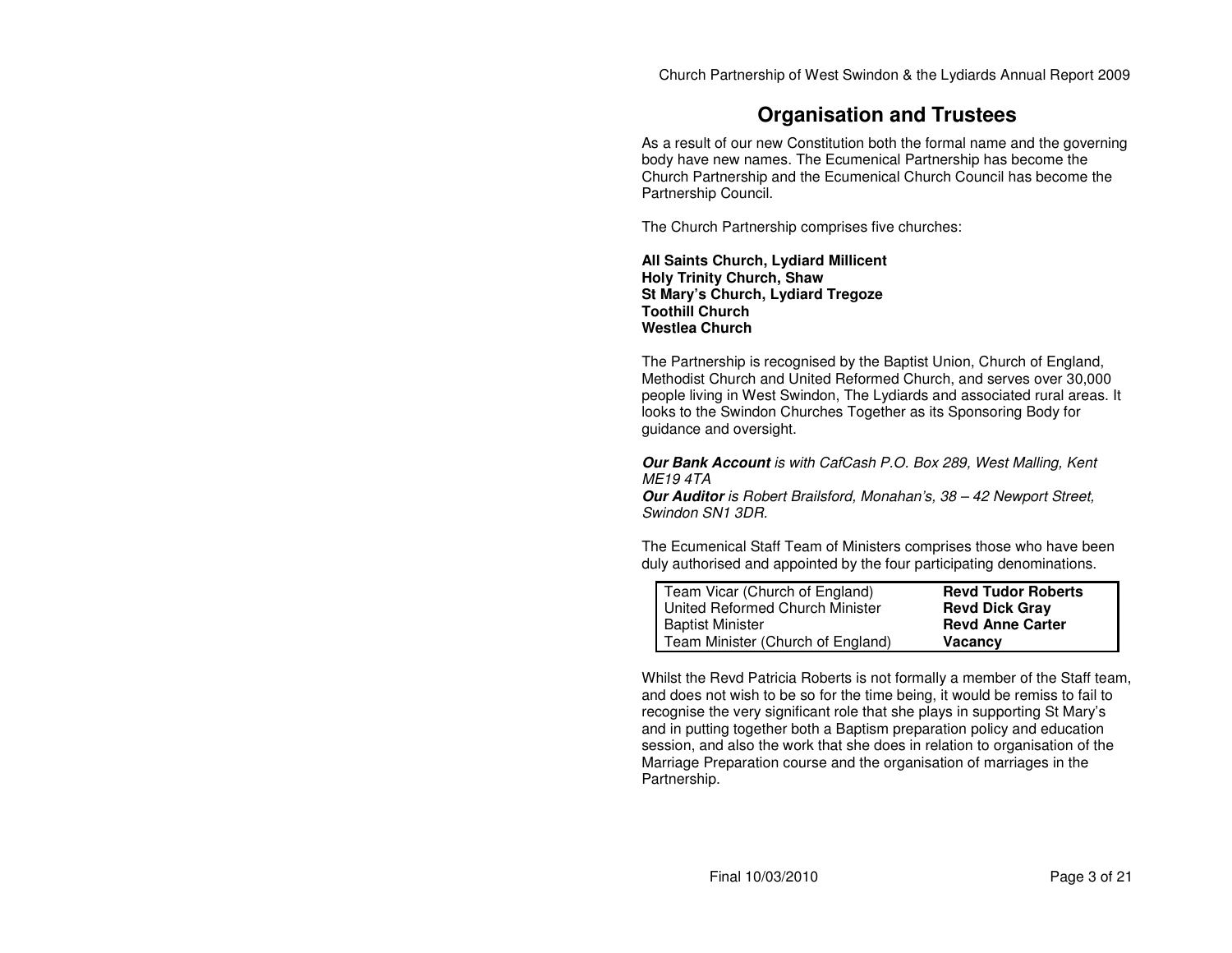### **Committee Structure**

The trustees are the members of the Partnership Council (PC) (Article 8 of the Constitution). Anglican Members also constitute the Parochial Church Council (PCC) when needed to conduct Anglican specific business. The members of the PC are the Partnership's Trustees for Charity Commission purposes.

# **The Partnership Council**

| The Ecumenical Staff Team   | As above                            |                          |
|-----------------------------|-------------------------------------|--------------------------|
| <b>PC Chair</b>             | <b>Revd Dick Gray</b>               |                          |
| <b>PC Vice Chair</b>        | <b>Lesley Franklin</b>              |                          |
| Churchwardens               | John Ridsdale                       |                          |
| (All are ex-officio members | <b>Lesley Franklin</b>              |                          |
| Of the Partnership council) | <b>Debbie Fleet</b>                 |                          |
|                             | Ginnie Heads                        |                          |
|                             | Simon Belcher                       |                          |
| <b>Senior Steward</b>       | <b>Mark Dowling</b>                 |                          |
| Treasurer                   | <b>Revd Dick Gray</b>               |                          |
| Secretary                   | <b>Lesley Franklin</b>              |                          |
| <b>Elected Members</b>      | John Halstead (R)                   | <b>Peter Gilder</b>      |
|                             | Mark Dowling (R)                    | <b>Julie Scarisbrick</b> |
|                             | Pat Watson (A)                      | <b>Chris Scarisbrick</b> |
|                             | Janet Clark (A)                     | Eileen Sawyer (R)        |
|                             | Craig Tranfield (A)                 | Dave Carter (A)          |
|                             |                                     | <b>Ruth Kiddle (A)</b>   |
| Co-opted members            | <b>Mary Poole</b>                   |                          |
|                             | David Ratnam (A)                    |                          |
| Deanery Synod               | <b>Mary Poole</b>                   |                          |
| Representatives             |                                     |                          |
|                             | $\sqrt{D}$<br>Desianael durina waar |                          |

(A) Appointed during year (R) Resigned during year

We are recognised by Churches Together in England as a Single Congregation Local Ecumenical Partnership. The PC is the main governance and representative body. Its main responsibilities are broadly grouped as Regulatory, Oversight and Governance. Other responsibilities are devolved to the Local Church Committees (LCC) / Leadership Teams in the areas of Partnership, Ministry / Mission, Pastoral care and Leadership. A fuller description of the current functions of the PC, PCC and LCC's can be found in the Partnership Constitution (2006) and in draft Standing Orders.

Church Partnership of West Swindon & the Lydiards Annual Report 2009

At the time of writing plans are in hand to start up a Messy Church session once each month on Sunday afternoon of the second Sunday of each month commencing in April. There is a good pool of volunteers to assist with and run the sessions, and we are looking forward to a well attended and fruitful activity.

We do need more volunteers to assist with food preparation.

### **And finally…**

 We believe this Report gives a clear picture of the life of the Ecumenical Partnership of West Swindon and the Lydiards, and the ways in which members of the Partnership Council have sought to fulfil the responsibility placed on them as Trustees. This report should also be read in conjunction with:

- The Consolidated accounts of the Partnership
- The Annual Accounts of the Partnership Council
- The Annual Reports & Accounts from each of our Local Churches

This composite Report and associated Accounts are prepared under the guidance of Charities Commission requirements and SORP 2005 recommended practice guidance.

This report will be posted at or below http://WSwinLyd.org.uk/council/report/**Partnership Website: http://WSwinLyd.org.uk**

# **A Prayer for our Partnership**

## **Partnership Prayer**

 Almighty God, We thank you for the freedom to come before you as one Partnership united in Jesus our Lord and Saviour. Pour out your Holy Spirit on all five churches, that together we may proclaim the Gospel, make disciples, and bring about healing in your name.

 Unite us as one people, and equip us we pray, with all we need to become a mission shaped Church.

 To Christ be the glory in the Church and in Christ Jesus for ever and ever. Amen.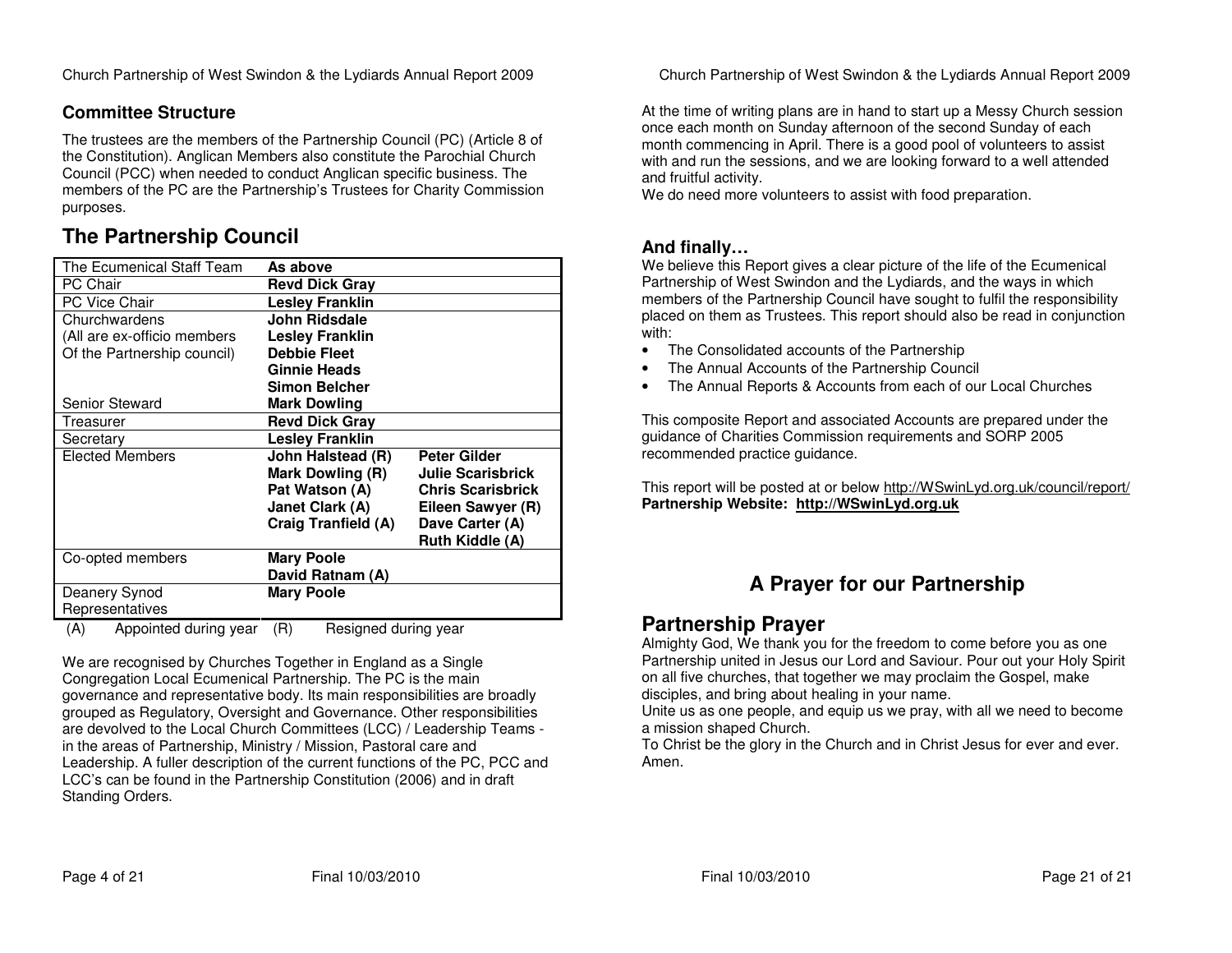new diocesan strategy 'Releasing the Energy' and its implications. Our partnership has been one of the first in the area to learn about and implement changes in the way clergy are appointed. Another area within the strategy that will have an impact on us in the year ahead is income generation.

 As West Swindon's representative at these meetings I find them a useful point of contact with our wider Anglican Church family and a chance to consider topics that concern all Christians.

Mary Poole

# **Our Goals for 2010**

Our proposed goals for 2010 are

- Fill the vacancy for a minister
- Children's and Youth work via Messy Church and Emerge
- Equip and Encourage

### **Equip and Encourage**

 More detailed plans for this work are still pending for 2010 although it is clear it will involve more of the same as was done in 2009.

### **Youth & Children's Work REMIX**

 REMIX will continue to operate on Tuesday nights but as always more helpers are really needed.

### **TGIF**

 This is a new initiative on alternate (approx) Friday evenings, starting Feb 19th – a youth worship event at Shaw Church for all young people in the partnership who want to explore faith more deeply; led by Claire Camm and Ivyna Melo but input is being welcomed from anyone, youth and adult, within the partnership churches and youth groups.

### **Schools Out Club**

 We hope to continue this in 2010 although numbers are still quite small, it does provide a valuable resource for some young people.

### **Schools Lunch clubs**

 With support from Ncounter we help with lunch clubs at Greendown and Braydon Forest.

### **Messy Church**

Church Partnership of West Swindon & the Lydiards Annual Report 2009

The PC met 5 times in 2009 [Jan (twice), May, July, October] in addition to the Annual General Meeting on 18 March. Main PC topics during the year were:

- **Partnership Goals**
- **Income and expenditure; property refurbishments; review of budget** planning process
- **Parthactivity reports**
- The vacancy

 The Standing Committee met 6 times in 2009, at intervals between PC meetings – to plan agendas and follow up on PC decisions.

Appointed Sub Groups handled specialist areas of work on behalf of the PC, and gave reports on progress. They included for 2009:

- **Constitution Group (Update for new CTE Constitution and preparation** for Charity Registration) – group meetings and development work
- **Youth Leaders Group**
- **Emerge Consultative / Working Group**

### **Risks**

 The Partnership has a number of risks to its activities which have been assessed at either PC or Standing Committee levels. These include:

- ♦ Risk of financial commitment, particularly with 3 full time clergy. Reserves cover approx 1 year's stipend and expenses.
- ♦ Organisational risks due to limited deployment of Staff for a large part of the year, Limited resources available for work delegated to the Officers and the Standing Committee.
- ♦ Organisational and accountability risks relating to the Partnership's Policies and Procedures
- ♦ Structural risks due to the Partnership's Ecumenical nature, and membership trends in some churches

 The PC considers that these risks have been mitigated to the best practicable extent. They are monitored within the Partnership's governance processes.

### **Induction and Training of Trustees**

 There is at present no formal process for training of new or existing Trustees. However new PC members are made aware of their role and responsibilities, through discussion and briefing before and at meetings. Further attention will be given based on the provisions of the new Constitution. Arrangements will also be made in relation to the requirements for the Partnership's Charity Commission registration.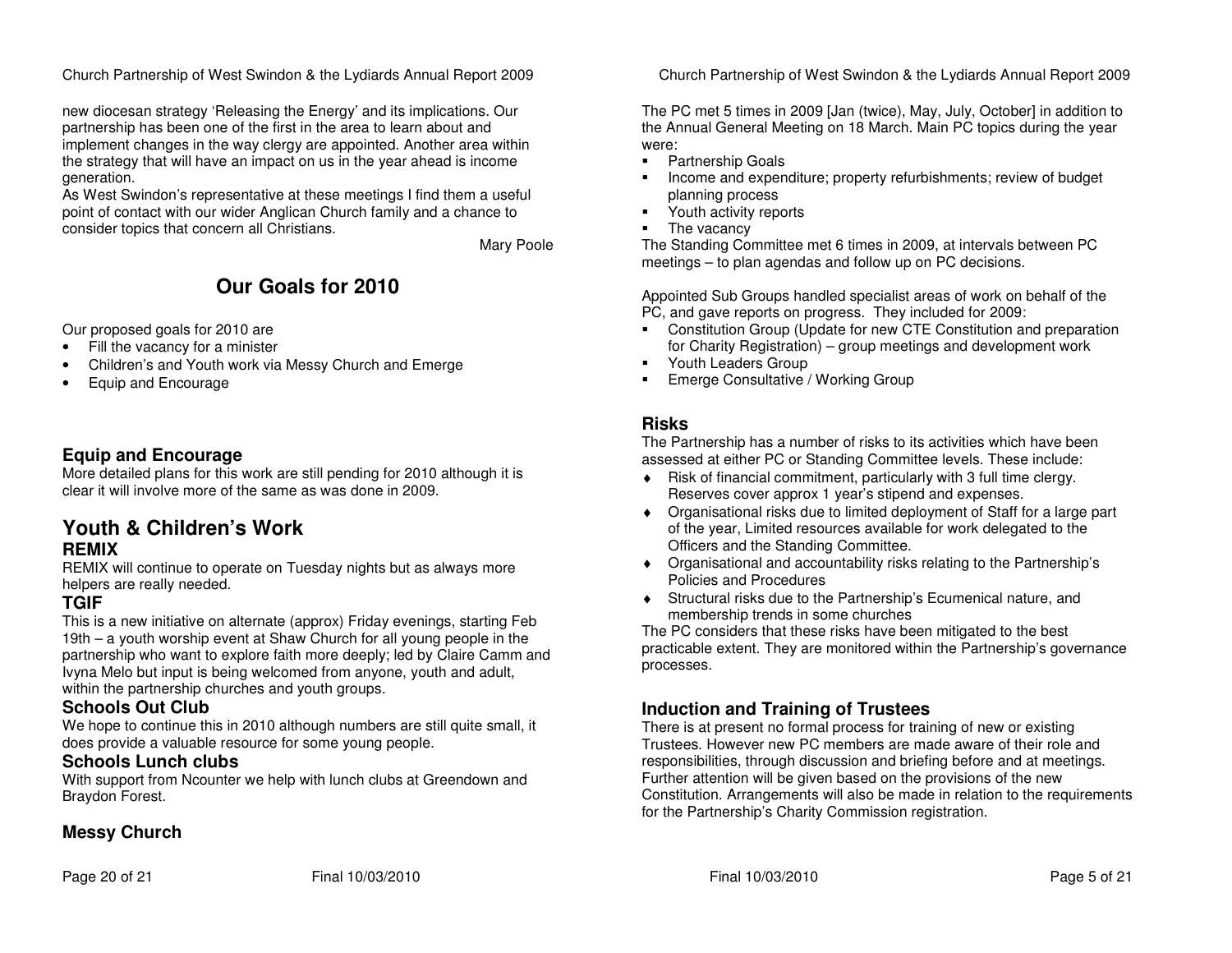# **Review of 2009 Goals/Tasks**

# **Spirituality**

 Unfortunately no-one took full ownership of this goal in 2009 and so, at a partnership level very little was achieved, although individuals and churches were challenged to develop their spirituality in a variety of ways. The Partnership Prayer Group that had been set up ceased meeting when Revd Stephen Skinner moved on although separate church ones continue. However in an effort to encourage people to read their Bibles more the monthly Partnership magazine "In Partnership" carried a Bible Quiz with answers the following month.

 The lesson to be learnt from our failure to develop this goal at Partnership level should be that a specific person should be identified each year to take charge of it.

# **Equip and Encourage**

 Support, develop and affirm church members in their contribution to church and community life

- Developing a culture where we express our appreciation for the gifts we see in others - through a simple word of thanks, or sometimes a card or note.
- Considering ways that some might offer 'support services' in order to release others in different ministries - e.g. agreeing to keep an eye on the children of those involved in prayer ministry.
- Continuing to train and equip children and youth workers, perhaps this year by taking some away to a training course where they can benefit from interaction with others in similar situations as well at the overall teaching given.
- To begin to develop courses and trainers to run community linked courses which could include: money management; parenting; stress management etc.
- Actions that have contributed to these goals include:
- Appointing Dave Carter as children's work coordinator
- Arranging group attendance at Children's ministry conference and back up from Partnership over changing date of Partnership service to facilitate this.
- Encouraging additional people to help with services partly necessitated by the reduction in the staff team - but valuing and growing skills
- Inclusion of a variety of people in major services e.g. Partnership covenant service and team that organised that.

Church Partnership of West Swindon & the Lydiards Annual Report 2009

Holy Trinity are brought to the PC/PCC before being sent to the Diocesan Office for approval; work at Toothill Church needs Methodist approval.

### **Finance**

The PC carries the responsibility of handling payments for:

- Our share of contributions to the Sponsoring Parent Bodies via: the Bristol Diocese, The Upper Thames Methodist Circuit, The West of England Baptist Association and the United Reformed Church. These payments contribute towards the cost of the full time stipendiary clergy and wider ministry.
- Ministerial and church fees for weddings and funerals
- Staff Expenses
- Salary for Partnership Administrator
- Stipend for a Baptist Minister
- Expenses incurred during a pastoral vacancy
- Support for Partnership-wide Youth work

 More detailed information about Partnership Finances is in the Annual Accounts and Financial Statement.

For 2009 the Partnership made a small planned loss.

 For 2010 the budget is for a loss as churches are unable yet to meet the significantly increased costs from the Diocese. Our Diocesan share is increased by 3%. We plan to undertake an income survey in March 2010.

The Budget for 2010 shows a small deficit of £2,200, but there is significant doubt over whether churches can make their contributions. There will be a major problem in 2011 unless we can increase church giving. We have reserves of almost £27,000 at the end of 2009, which should enable us to manage the deficit in 2010.

Dick Gray

### **Partnership Office**

 Our Administrator Brenda Hicks has been with us since June 2008. She keeps the office clean and our work up to date.

Dick Gray

# **Wider Church**

### **Deanery Synod**

 Representatives of all churches within Swindon Deanery meet three times a year to gather information and to discuss topics that concern us all. It gives everyone the opportunity to think about wider church matters and to learn from one another. A main topic for discussion in the last year has been the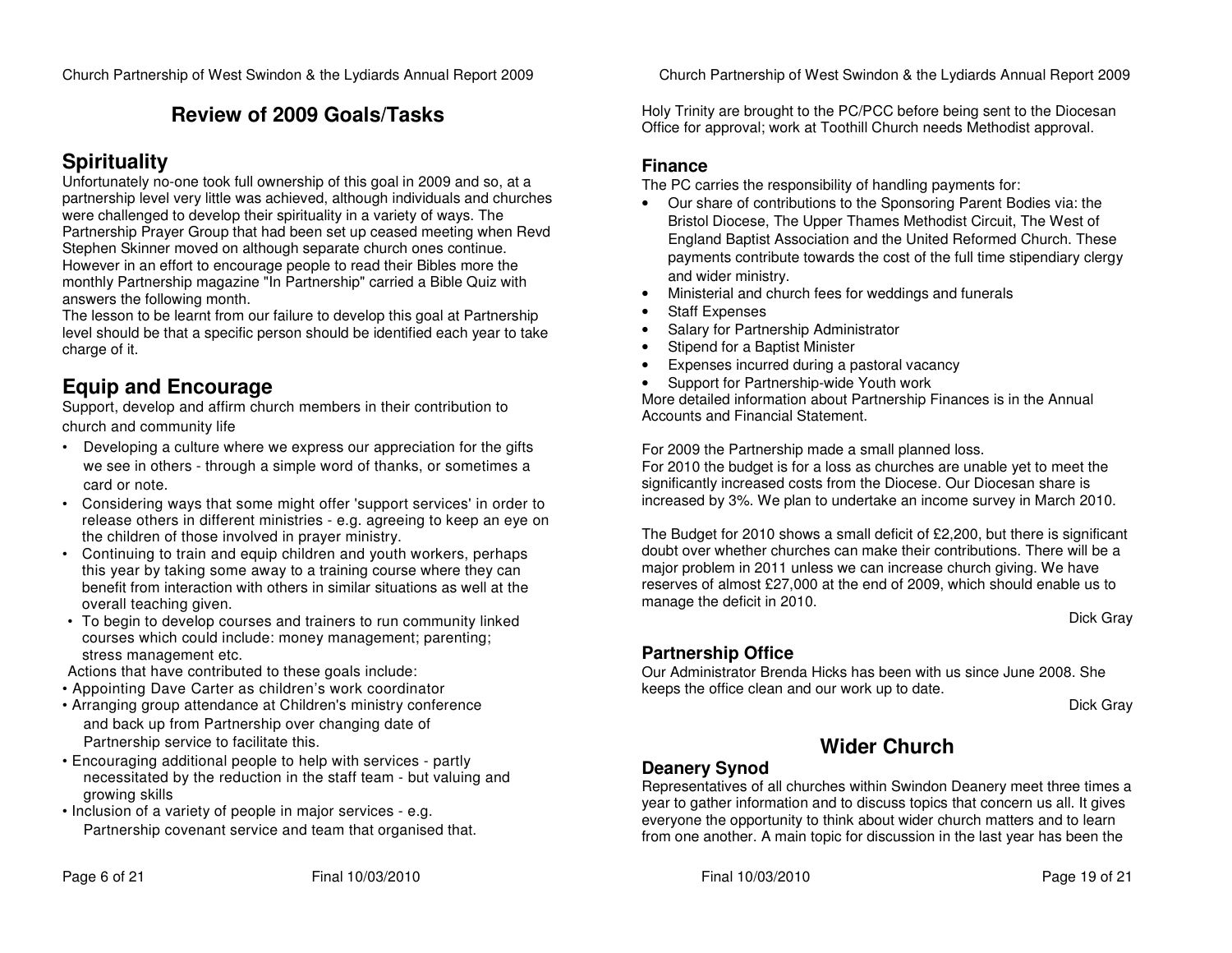o In October we started a small group for secondary aged children at the Vicarage in Lydiard Millicent. Initially we set it up for young people across the Partnership but most of those who have come have been through links at All Saints. The course is a little like the Alpha Course and is brilliant for those thinking about their faith or preparing to be baptised or confirmed. We have been joined by young people from within the church family but also others who are friends of theirs and to who it is all new. We have made pizzas, pancakes, and milkshakes together, as well as building towers out of spaghetti and marshmallows, designing our perfect church and generally having fun together as we learn about what it means to be a Christian. We meet on a Thursday evening from 7 – 9pm. If you want to come along and join us we would love to see you.

### **Publicity and Communication**

- We advertise monthly in the local Link Magazine, which includes information about our Partnership, the Office telephone number and email address.
- We especially promote our major festivals of Christmas, Lent, Holy Week and Easter. Cards are produced and delivered by some local churches. This year we produced joint information leaflets, through the Partnership Administrator. These show all the special Services and Events of this period.
- We also have our monthly magazine "In Partnership" which contains news of church and local events.
- Generally each local church is responsible for its own publicity this is through their Monthly Magazines or Weekly Notice Sheets. Our web sites are becoming more comprehensive and traffic is building up, mostly as a result of the regular partnership news being read online, or downloaded.Browse over to http:WSwinLyd.org.uk/council/webbery to see the usage graph.

# **Buildings and Resources**

### **Church Buildings**

 The Partnership Council (PC) devolves the care and maintenance of our church buildings to the respective Local Church Councils whilst still being the legal body charged with their management. So, for example, applications for Faculties to allow work to be done in St Mary's, All Saints or Church Partnership of West Swindon & the Lydiards Annual Report 2009

- Cards, notes and support services still need work though Anne was amazed how many notes and telephone calls there were and still are about her health and well being - not just from Shaw and Toothill.
- A Diocesan day at St Joseph's College looking at strategies for church growth

We are also looking at the possibility of running "Just Looking" which is a pre Alpha Power point presentation of the Christian faith.

We are encouraged by what goes on in home groups, and in children's ministry training, but there is still huge scope to see all in the Church "equipped and encouraged". It's sometimes easier in one week at New Wine to do more than you can in a whole term at Church but like other events of this type it is not everybody's "cup of tea" Nevertheless we are looking forward to all that the next year has, and know the Lord will guide and lead us.

Tudor Roberts & Anne Carter

## **Emerge**

 Our Youth Café has been going for 18 months now and has an attendance of 18 young people, with average attendance on Monday of 10 and on Wednesday of 5. It is essentially a drop-in group and young people often introduce new friends. Its aims are to provide a safe, free and welcoming place for young people to come in after school, when often no adults are at home. We offer them toast and hot drinks which they are encouraged to make and wash up after themselves. We provide sports, arts, and cookery and discussion activities, with no obligation to participate. There is also opportunity just to relax and chill out or to catch up on homework. There is an opportunity to talk to and listen to young people, some of whom have very difficult issues they are working through. We celebrate individual birthdays with a cake and prayer for that young person.

#### **Remix (Tues evening):**

 Remix (renamed from Café Base) has been held at Shaw Church for 2½ years now. Attended by young people aged 11-16 from 6 different secondary schools in Swindon area. There are 48 young people with average weekly attendance of 35. The majority of young people are from un-churched families, although a few are from local churches. There is stress on building positive relationships with young people, through which they are encouraged to share concerns with leaders and listen to one another. Over this last year, we have seen a real growth in trust and selfesteem in many young people who have previously exhibited negative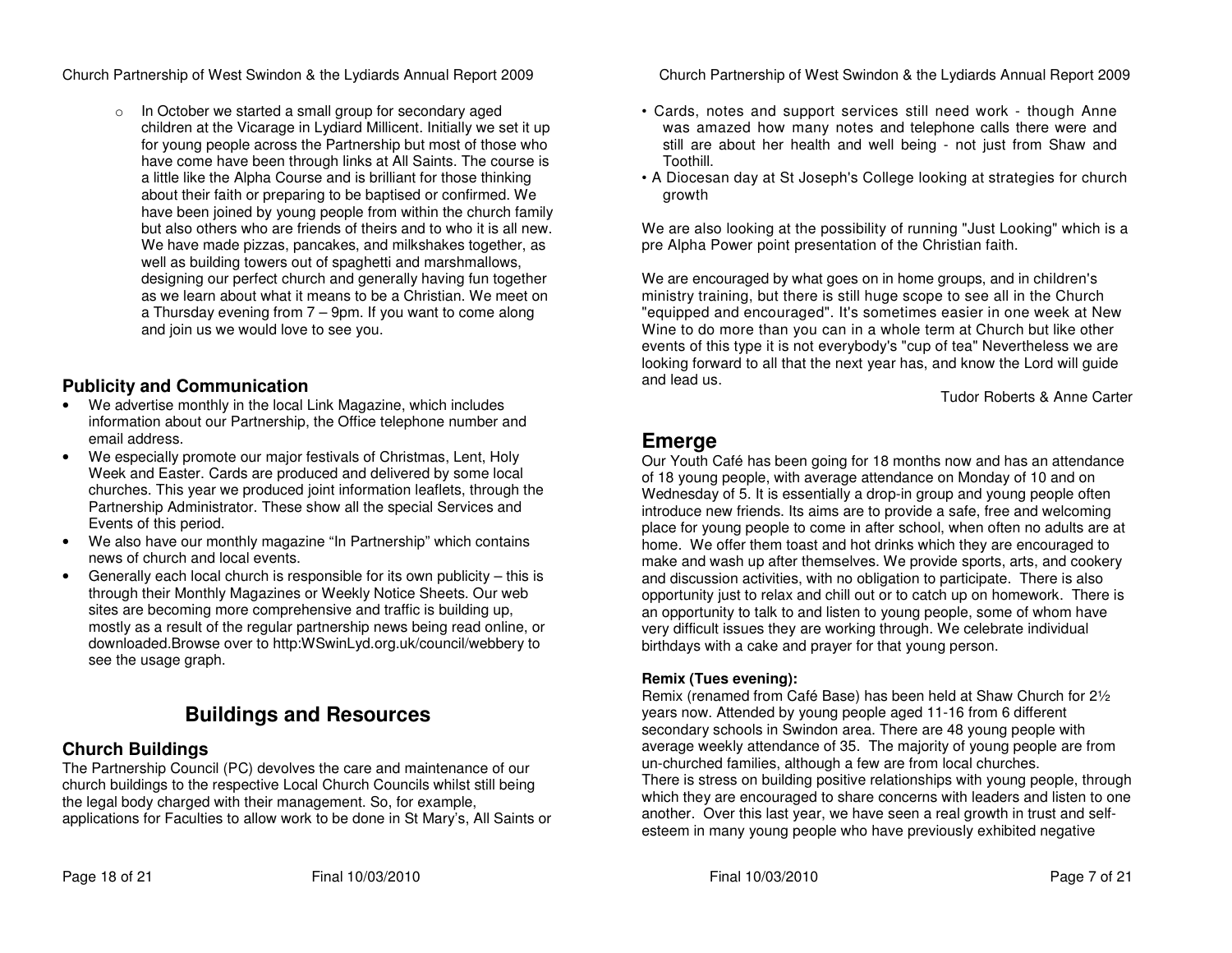attitudes. We also encourage young people to develop talents, learn new skills (including social and life skills) and explore faith.

 Activities include sports, cookery, craft, discussion, music, and dance, there are regular food evenings. We have developed a clear discipline policy over the last year which has helped greatly to develop good behaviour and relationships, using merits for good behaviour and achievement, and penalties for negative behaviour. This results in individual and group awards at the end of term.

In order to explore faith with young people, this year we have held two interactive "labyrinth" sessions around Easter and Advent, a visit from Shaw Church's link BMS missionary in Guinea, Gen Eldred. Around Valentine's Day we looked at the subject of God's love for us in two separate small groups.

We also encourage the young people to think of the wider world through engagement with charities such as Toybox and Tearfund and more recently, Helen House Hospice (Oxford). For the latter, we raised £125.00 at our Christmas Cabaret and had a very moving talk from a lady whose daughter had lived and died at the Hospice recently – the young people were very touched by this and wrote a letter expressing their thoughts to our contact at the Hospice.

Young people have grown in leadership skills over this last year through taking responsibility for different activities. We now have 14 young people with clearly defined leadership roles and many of them attend regular Management Meetings for the project, in conjunction with adult leaders. Young people from the group have recently helped to set up a Remix facebook page in order to improve communication of events and news. Remix sessions are always planned and evaluated as a whole team (with input from young people) and the team always pray together before and after each session.

#### **School Lunch Clubs**:

Wed (Greendown) - Ivyna supports the Schools Christian Worker, Dave Davison (Freshbrook Church/SYFC) where average attendance is 10. The aims of the club are to explore and develop Christian faith and have fun, through games and Bible study. The group is attended by a mixture of churched and unchurched young people and we have seen new young people from Remix starting to attend this group since September '09.

Thurs (Bradon Forest) – Ivyna does 2 lunch clubs alongside Beth Dent, Purton and W. Bassett Lay Youth & Children's' Worker. Numbers on average are 15 (y 7-8) and 8 (y 9-11). The aims of the club are to explore Church Partnership of West Swindon & the Lydiards Annual Report 2009

helpers at the schools in our locality. Let us pray that our relationships with the schools will continue to grow over the coming year.

Dave Carter

# **Partnership Marriage Preparation Sessions**

 We held 2 marriage preparation sessions for couples planning to get married. These sessions were held in conjunction with Purton & North Swindon churches and Michael & Jane Haslam shared in their delivery.

Feedback as always was very positive, and we hope and believe that we offer couples some firm foundations and practical hints on how best to make their marriage run more smoothly.

In 2010 we shall continue to offer courses and will offer them also to Purton & N Swindon as these churches are in pastoral vacancy.

Dick Gray

# **Mission**

# **Mission & Evangelism**

- • **Community Café.** 
	- $\circ$  This continues to run on Monday's from 9.30 1.30 at Toothill Church. It is good to see church and café being able to work together, though we have had a lot of trouble with dishwasher and cooker which has made life difficult for the volunteers. We hope to get these problems resolved in the near future. Joint events with the church are held occasionally, and both the Community Police and the Council now come regularly to listen to concerns and give information. We are currently exploring the possibility of a Credit Union being accessible while the café is open, and also of actively getting out information and practical support about the digital switchover due at the beginning of April.
- **Contact events** 
	- o The Partnership continues to put on social events across the churches and some of these have attracted visitors who are now beginning to come to our churches as a result of discovering that Christians are human and have something to offer
- **Emmaus**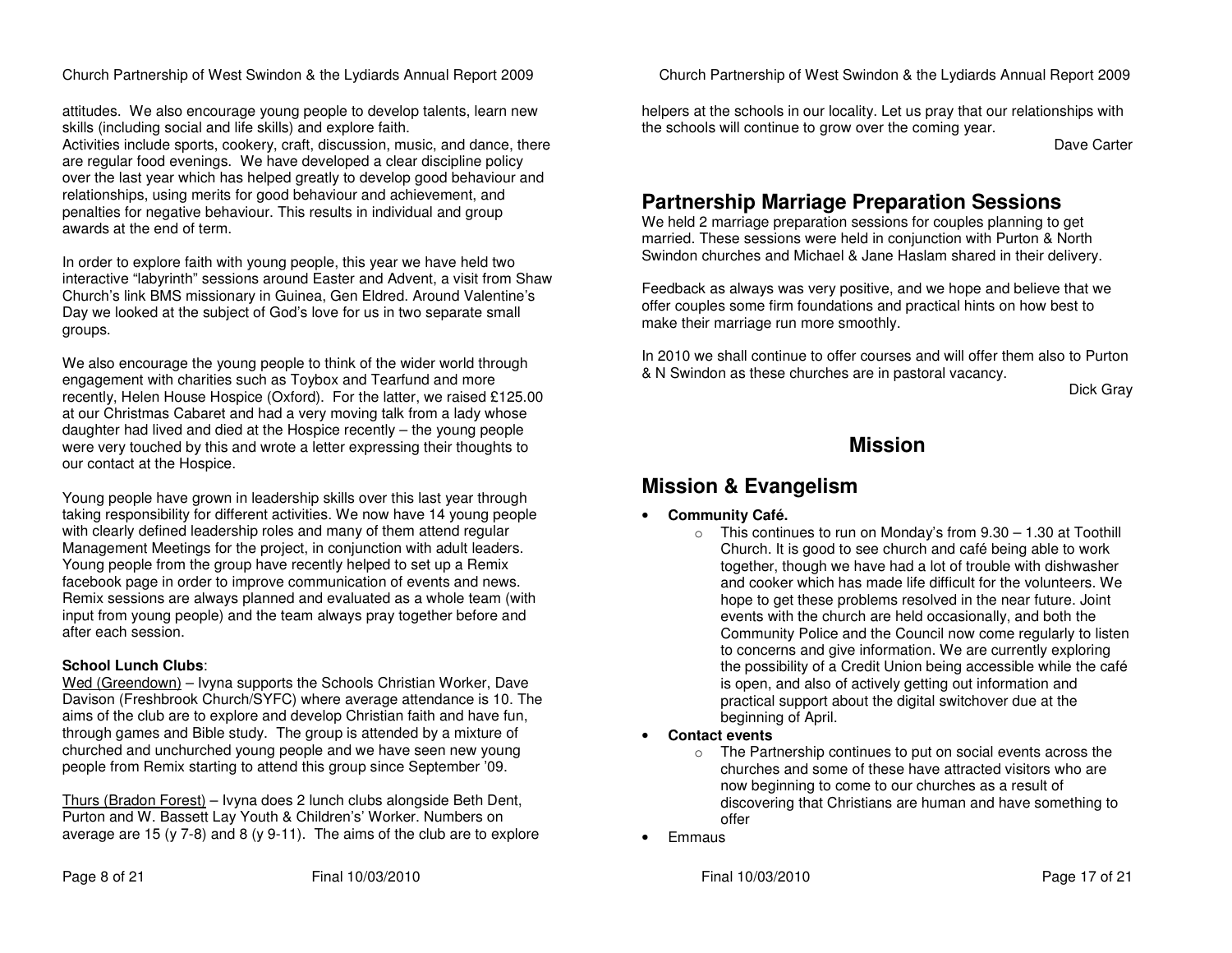their children for a christening to attend and if they want to; to bring the godparents.

We provide a crèche so families can bring their children with them and offer hospitality with refreshments and the opportunity to get to know members of the congregation.

The course looks at three possible services that parents may choose; thanksgiving, dedication and baptism. We try to encourage parents to consider what is most appropriate for them and talk about what the promises mean and the theology behind these services.

We also show them resources and ways that will help them to teach their children to pray, to read the Bible and to come to faith. Various church members have shared their stories about coming to faith and what baptism has meant to them.

I have really appreciated all the help that has been offered to help run this course. Please continue to pray for this work and for the families who have brought their children for baptism over the last year that the seed that has been sown would come to bear much fruit.

Tricia Roberts

### **Church & Schools**

 Over the past year the relationship between the various churches and local schools has continued to develop. Staff team members and others have taken assemblies in at least 7 of the local primary/infant/junior schools, at varying intervals. Some of these schools are visited fortnightly while others may only be once or twice a term. Several of these schools plus at least one other have made a number of visits to the various church buildings for RE lessons, which have looked at some of the different traditions of our denominations as well as the differences and similarities in our buildings etc.

 The interaction does not stop there either - Christingle making and short acts of worship were the subject of some visits by classes from at least two schools just before Christmas, our buildings have been used for school concerts, church members have got involved in running after school clubs in some, others have been involved in reading to kids during book week, others are on governing bodies, and the lists go on. In truth we will never know all of what is done and certainly not the whole of the impact that members of the partnership make in the lives of the children, staff and

Church Partnership of West Swindon & the Lydiards Annual Report 2009

and develop Christian faith and have fun, through games, Bible study and prayer.

Other activities we link into run by other local churches Impact – town-wide bi-monthly youth worship event Big Event – huge Christian youth get-together at Alton Towers with Christian rock concert Oasis Pool Party – annual social event

For the last two years we have also led small group trips to Greenbelt Christian Arts festival

#### Emerge Management Committee

 The emerge Management team now comprises: Claire Camm (Project Manager), Ivyna Melo (Gap student from Ncounter), Andy Vernon, Judith Mumford, Nicki Badcock and we have 12 young people who have leadership roles within the groups and all are invited to attend Management Committee meetings – in practice between 4-12 of them attend. Claire Camm

# **The Christian Community and our Worship**

### **Membership**

 Membership of the Partnership is through the Local Churches, and each congregation is responsible for encouraging regular attendees into membership. Within our different church traditions there are slight differences in understanding of membership.

### **Membership Summary**

|                     | 2009 | 2008 | 2007 | 2006 | 2005 | 2004 | 2003 | 2002 |
|---------------------|------|------|------|------|------|------|------|------|
| All<br>Saints       | 120  | 123  | 126  | 123  | 118  | 116  | 118  | 120  |
| <b>St</b><br>Mary's | 73   | 69   | 76   | 80   | 87   | 98   | 104  | 102  |
| Holy<br>Trinity     | 40   | 42   | 37   | 37   | 55   | 57   | 57   | 64   |
| Toothill            | 39   | 37   | 35   | 34   | 41   | 42   | 41   | 44   |
| Westlea             | 28   | 25   | 25   | 25   | 24   | 25   | 26   | 27   |
| <b>Total</b>        | 300  | 296  | 299  | 299  | 325  | 338  | 346  | 357  |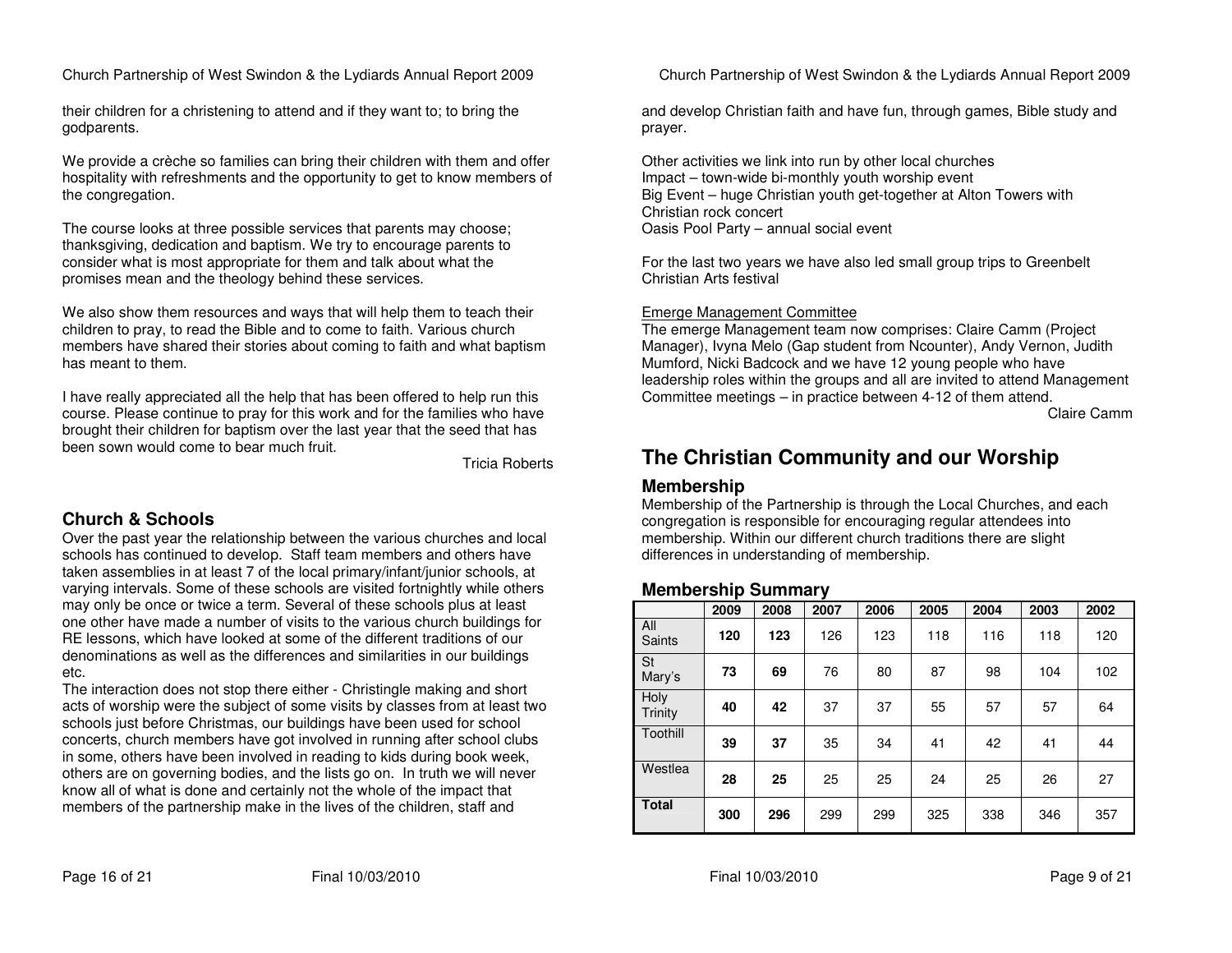|                   | 2009  |       | 2008  |       | 2007  |       | 2006  |       | 2005  |       |
|-------------------|-------|-------|-------|-------|-------|-------|-------|-------|-------|-------|
| Church            | Adult | Child | Adult | Child | Adult | Child | Adult | Child | Adult | Child |
| <b>All Saints</b> | 77    | 19    | 87    | 20    | 81    | 20    | 82    | 24    | 81    | 26    |
| St Mary's         | 39    | 8     | 47    | 5     | 53    | 10    | 50    | 10    | 57    | 10    |
| Holy<br>Trinity   | 28    | 7     | 33    | 10    | 34    | 11    | 32    | 10    | 37    | 15    |
| Toothill          | 36    | 6     | 40    | 10    | 23    | 4     | 26    | 8     | 24    | 8     |
| Westlea           | 22    | 12    | 22    | 11    | 22    | 11    | 21    | 13    | 21    | 14    |
| Total             | 202   | 52    | 229   | 56    | 213   | 56    | 211   | 65    | 220   | 73    |

### **Normal Sunday Attendance**

#### **Ministry**

 In addition to Staff Team of Ministers, we are grateful to the following members of the Partnership who assist with the leading of worship in our churches:

| <b>Methodist Local Preachers</b> | <b>Mr Mark Dowling</b>               |
|----------------------------------|--------------------------------------|
|                                  | <b>Mrs Rachel Dowling</b>            |
|                                  | <b>Mr Gordon Partridge</b>           |
| Anglican Readers                 | <b>Mrs Di Benbow</b>                 |
| <b>Non-Stipendiary Ministers</b> | <b>Revd Mike Dilly (Baptist)</b>     |
|                                  | <b>Revd Jan Partridge (Methodist</b> |
|                                  | retired)                             |
| <b>Other Groups</b>              | <b>Westlea Leadership Team</b>       |
|                                  | <b>Local Church Home Group</b>       |
|                                  | <b>Members</b>                       |

There is also Team Toothill and Shaw's Worship Enabling Group who lead worship from time to time.

### **Weekly Services**

 The worship rota is arranged across the Partnership. The Staff Team, Local Preachers and our Reader all lead services and preach not only in their 'home' church but also in the other partner churches and some lead worship in churches in the Methodist Circuit. The Methodist circuit also contributes worship leaders.

Church Partnership of West Swindon & the Lydiards Annual Report 2009

We are continuing to look for a person to take on the partnership safe to grow coordination position or to help the current one in either doing administration or the training.

#### **Puppet Ministry**

 Under the leadership of Tudor Roberts we have started a puppet ministry with around 15 people, some from outside the churches signed up to help. They are hoping to be able to share the ministry amongst children and young people and also with our own churches and mission activities.

# **Constitution**

# **Partnership Constitution & Standing Orders**

 Constitution is done, well almost… It was really gratifying to get all of our parent denominations to approve our constitution and sign off on all that work. It was even better on 29<sup>th</sup> March to celebrate with all of our partnership churches, denominational representatives and especially good to greet our friends, community partners and representatives from our local schools at our joint celebration service.

Now we have begun the process of applying for direct registration with the charity commissioner…and they have decided how to deal with us(!), we have to add some legal stuff to our constitution. But do not be alarmed, it's all good stuff, and does not alter or detract from our original work; it's just another admin' task. Progress reports shortly, and queries to the Standing Committee of Partnership Council (Lesley Franklin, chair). Thanks Lesley! Chris Scarisbrick

# **Other Joint Partnership Ministries**

### **Joint Thanksgiving & Baptism policy Baptism Preparation Course**

 As a result of the large number of requests for baptism that St Mary's (as the church in the park) and All Saints receive each year Tudor and I felt that it would not be possible to get round and visit all the families ourselves and so this year we introduced the Baptism Preparation Course.

We ran 4 courses last year and more are already planned for 2010. These take place alternately at All Saints or St Mary's on either a Saturday morning or Sunday afternoon. We encourage families who want to bring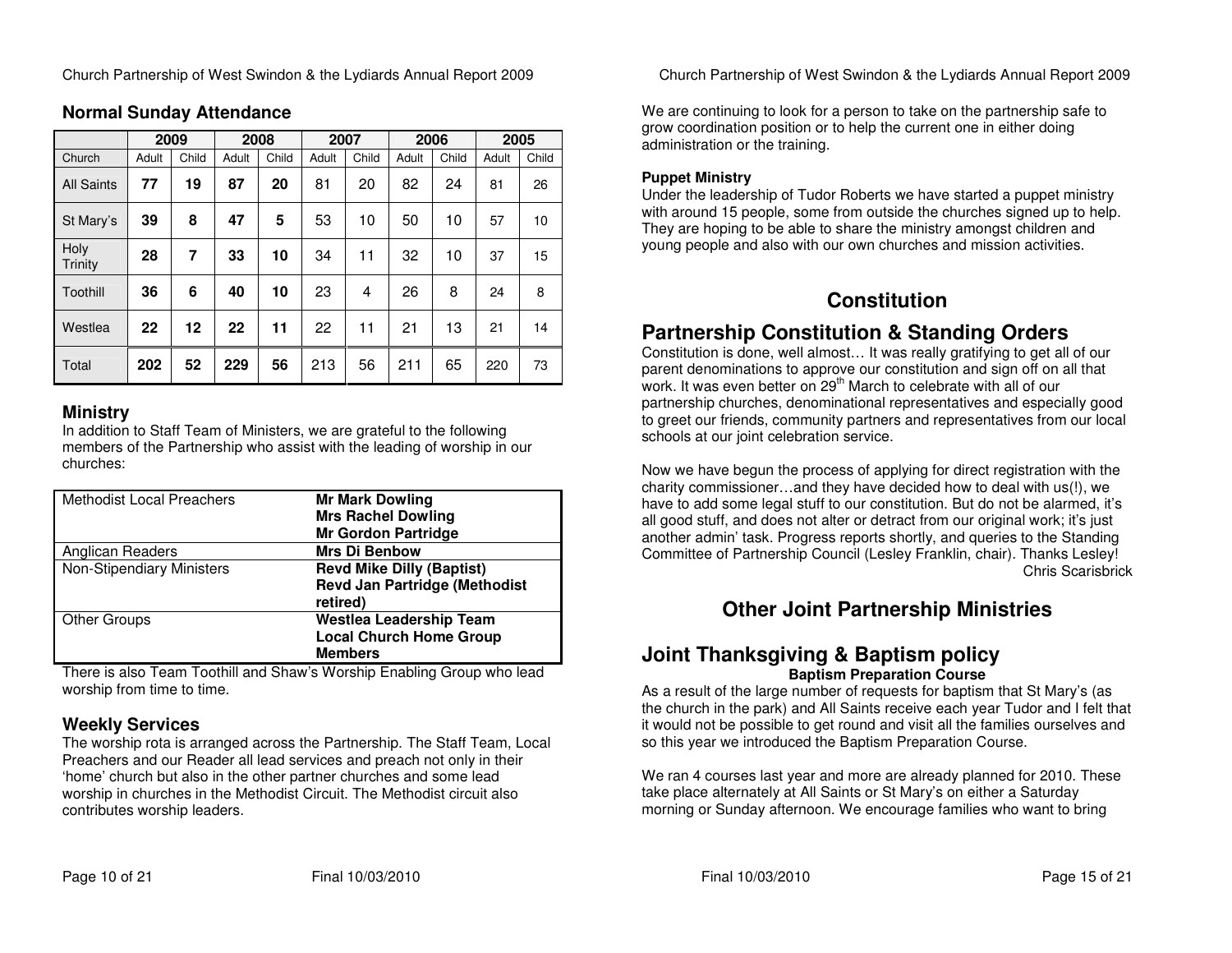# Pastoral Care & Occasional Offices

#### **Weddings across the Partnership**

 This year we conducted 16 weddings across the Partnership. Most were at St Mary's but three were at All Saints and one at Holy Trinity Shaw. As in other years we conducted two Marriage Preparation Courses together with St Mary's Purton and the Parish of North Swindon – which were a privilege to be part of.

During the year I took on responsibility for booking and meeting couples who are coming for marriage. This has been a delightful task but has had its fun moments; like the couple who want their dog to be a bridesmaid, the couple who knelt at the altar with 7 children for a blessing on their family and chasing a bride's veil as it took off for the bell tower.

Please remember these couples as they start their married lives together and pray for them and those of us who are involved in preparing them for marriage. In 2010 we are looking for couples that would like to join us to help run the Marriage Preparation Course.

#### **Funerals**

 Overall, the number of Funerals conducted by the clergy at the Kingsdown Crematorium has remained low in 2009.

#### **Confirmation**

 Finally we continue our collaboration with Purton on our joint Confirmation Services. These are held annually, with the most recent, in June 2009 being at Shaw. We welcomed the Bishop of Swindon to conduct this Service and to preach. We hope that as our youth work develops through Remix that young people will come to see the huge value of giving public testimony to their commitment to follow Jesus Christ.

Tudor Roberts

### **Safe to Grow**

 This has been a quiet year; we have not updated the policy as it was done at the beginning of 2009. No training has been done, but is planned for in the next month or so.

There are changes happening with the CRB checks, standard checking is now not done and only enhanced is. Other changes start around June 2010.

Church Partnership of West Swindon & the Lydiards Annual Report 2009

Every Sunday there is a Partnership 8am Holy Communion at All Saints Church, which typically includes two Book of Common Prayer Services, one Free Church Service and one Common Worship Service each month.

Some Sunday evenings All Saints & St Mary's Church hold an Evening Service, typically taken from Book of Common Prayer, Songs of Praise, Partnership Communion and Evening Prayer. Both services have a regular and faithful congregation with attendees coming mainly from the host church.

Our main Services take place on a Sunday Morning with each of our Churches having a thriving and enthusiastic congregation, several with crèches, children's and young people groups also being provided. The communion services generally vary between Anglican order and a Free-Church style.

### **Joint Partnership Worship**

Several joint Services were organised again in 2009. The 5<sup>th</sup> Sunday Services have become a regular fixture now, and are supported by all churches. There is a question about having them on key Festival Sundays such as Pentecost or Advent. Occasionally these occur other than on a  $5<sup>th</sup>$ Sunday.

The  $5<sup>th</sup>$  Sunday morning Services in 2009 were:

- 29<sup>th</sup> March at Holy Trinity Shaw signing the new Constitution and Covenant
- 31<sup>st</sup> May Pentecost service at Toothill
- $\bullet$  30<sup>th</sup> August at All Saints
- $27<sup>th</sup>$  December at All Saints

The joint Services in 2009 were as follows:

- 25<sup>th</sup> February Ash Wednesday service
- Holy week labyrinth at Toothill
- $\bullet$  12<sup>th</sup> April Easter sunrise service at St Mary's
- 21<sup>st</sup> May Ascension day service at St Mary's
- 14<sup>th</sup> June Baptism and Confirmation service at Shaw
- 29<sup>th</sup> November Advent praise at All Saints

# **Partnership events**

 This is, of course one of our responses to Jesus new command. "Love one another" (John 13v34). They are great opportunities to meet others and put